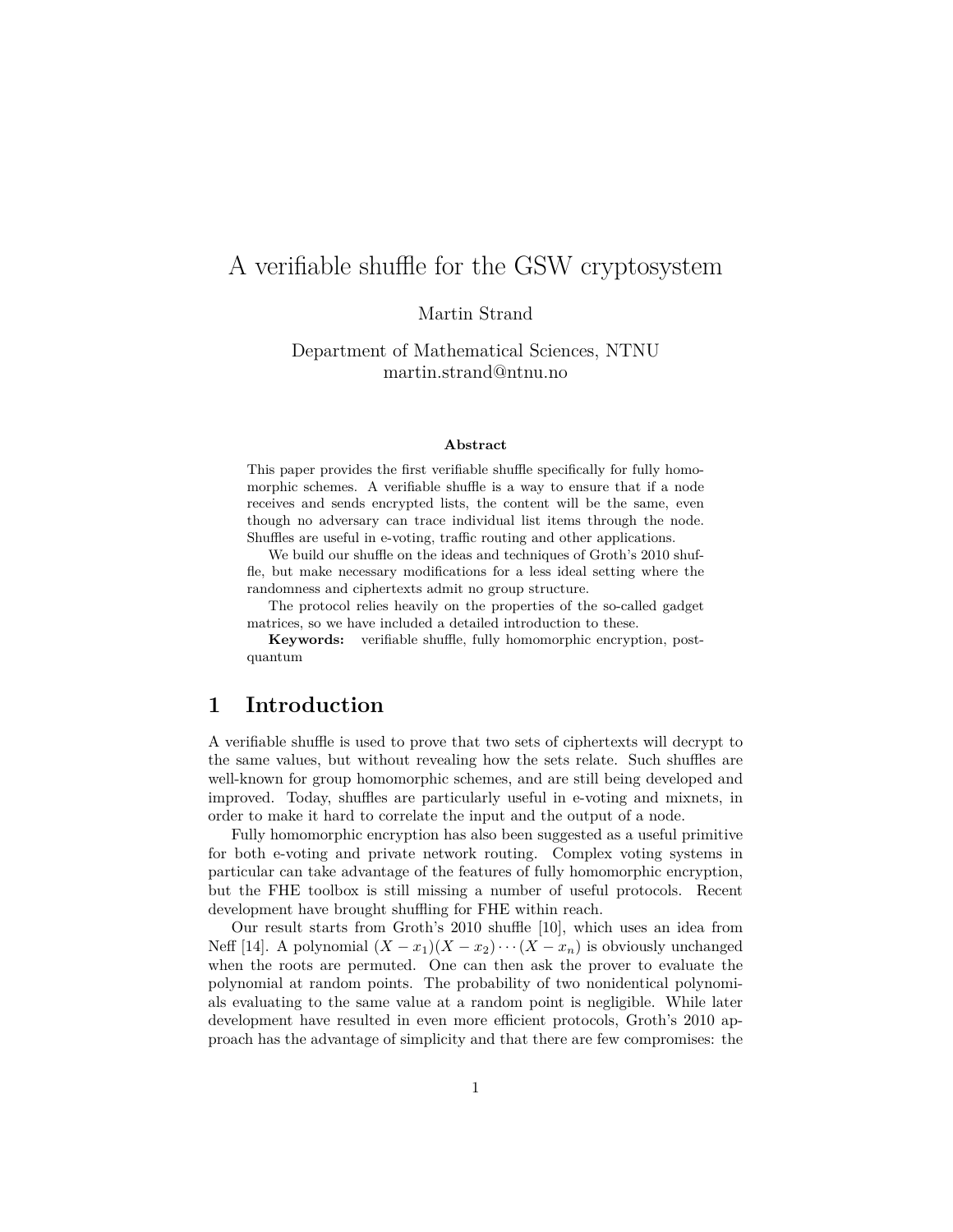protocol satisfies a standard soundness condition and it is honest-verifier zero knowledge. We return to the details in Section 2.

The polynomial mentioned above is hidden in a subprotocol which is used to prove correctness of a shuffle of known content. The subprotocol is completely independent of the encryption scheme, and uses only a homomorphic commitment scheme. It is important to note that the commitment scheme need only be homomorphic with respect to a single operation. We return to the selection of such schemes. The protocol is then completed by binding the secret data – which we want to prove the claim for  $-$  to the known content for which one can prove the relation.

Groth's protocol depends crucially on the fact that some group homomorphic schemes are homomorphic both with respect to the message and the randomness. For instance, the product of two ElGamal ciphertexts with messages  $m_1$  and  $m_2$  and randomness  $r_1$  and  $r_2$ , will be a new ciphertext encrypting  $m_1m_2$  using  $r_1+r_2$  as randomness. Generally, a necessary requirement for the original shuffle is that the equation

$$
\mathsf{Enc}(m_0 \oplus_{\mathcal{M}} m_1; r_0 \oplus_{\mathcal{R}} r_1) = \mathsf{Enc}(m_0; r_0) \oplus_{\mathcal{C}} \mathsf{Enc}(m_1; r_1).
$$

holds, where  $\oplus_{\mathcal{M}}$ ,  $\oplus_{\mathcal{R}}$  and  $\oplus_{\mathcal{C}}$  are the algebraic operations used in the message, randomness and ciphertext groups respectively. Note that  $r_1 \oplus r_2$  is an equally likely randomness as either  $r_1$  or  $r_2$ .

The noise-based homomorphic schemes do not satisfy the above requirements, since the ciphertext spaces usually are far from being groups at all. The reason is the noise management; even sufficiently many additions will eventually make the ciphertext decrypt to the wrong value, there need not be an identity element, and associativity may not hold, especially for multiplication in combination with noise management techniques. In fact, the Gentry-Sahai-Waters scheme even exploits this property to minimise the noise growth [9].

Furthermore, the homomorphic property does in general not hold concurrently for the messages and the randomisers. It can, however, be possible to compute the noise after an operation for certain simple cases. We show that the abelian group requirement is not necessary, so that a variant of the original protocol is secure also for a noise-based homomorphic scheme.

The final issue is to take advantage of the quantum security of the lattice based encryption schemes, and then make the protocol future-proof. The secrecy requirements for verifiable shuffles is long-term, while soundness is only shortterm. This allows us to achieve security against a potential future quantum adversary using a perfectly hiding commitment scheme, since the computational binding property is only necessary until the proof has been verified.

However, using a lattice based commitment scheme by Baum et al. [3], we can also clear the protocol completely of classic cryptography.

#### **1.1 A naive approach**

Recall the polynomial  $(X-x_1)(X-x_2)\cdots(X-x_n)$ , where the roots  $x_1, x_2, \ldots, x_n$ are the secret data to be shuffled. Assume we have two sets of ciphertexts, say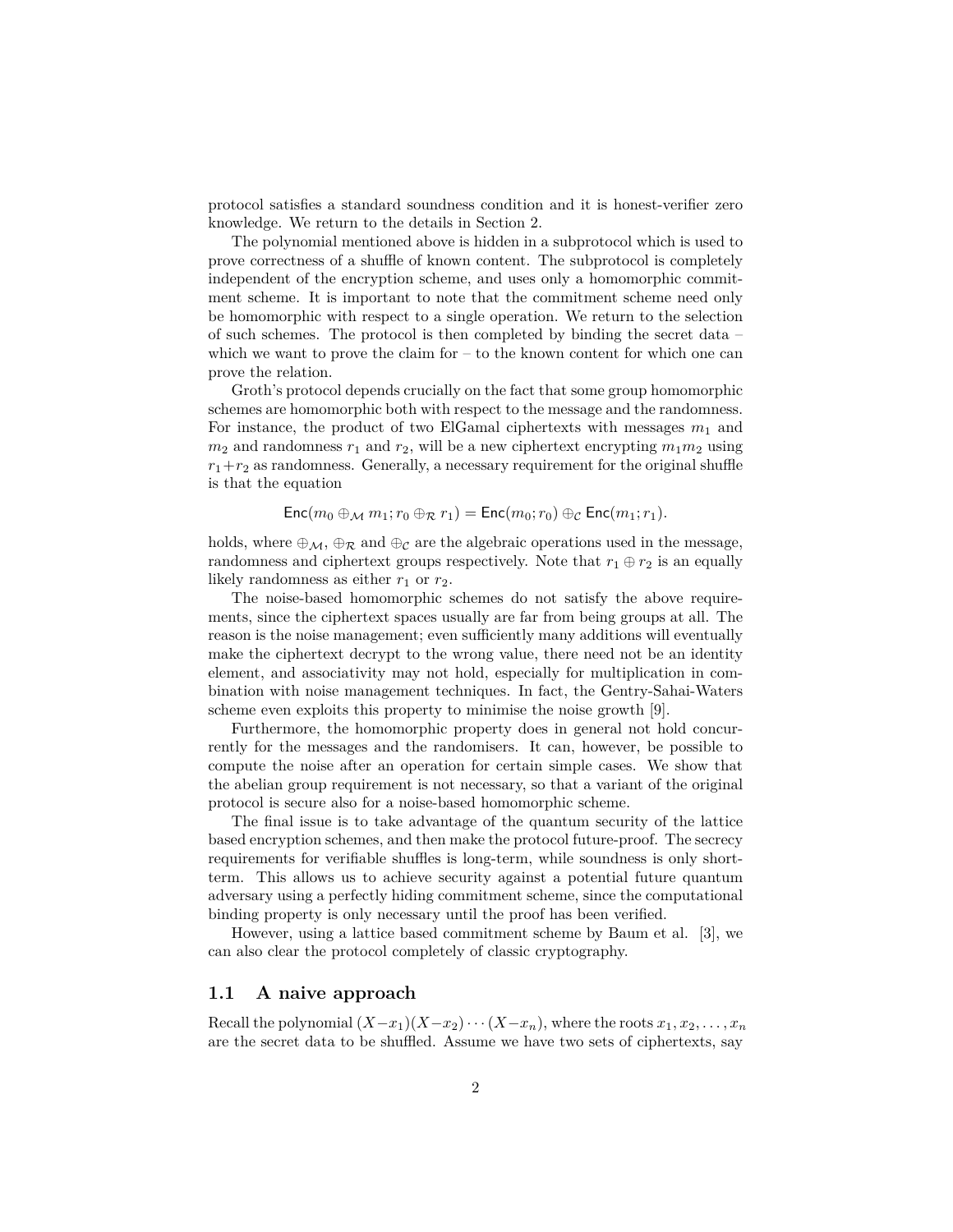${E_i}$  and  ${e_i}$ , and some secret permutation  $\pi$  such that  $\text{Dec}(E_i) = \text{Dec}(e_{\pi(i)})$ . The straightforward approach to shuffling using fully homomorphic encryption is to compare the two polynomials

$$
P_1(X) = (X - e_1)(X - e_2) \cdots (X - e_n)
$$
  
\n
$$
P_2(X) = (X - E_1)(X - E_2) \cdots (X - E_n)
$$

by requiring the prover to demonstrate that the ciphertext  $P_2(e_i)$  for one or more *i* given by the verifier decrypts to 0. Such proofs exist [3,5], given that the prover has decryption capabilities. Also, it would be straightforward to verify this protocol using multilinear maps [7] with their zero-test abilities. However, at the time of writing, all multilinear map candidates are broken for this application [1]. Additionally, this computation would require a very *deep* circuit, i.e. high degree polynomials, which with today's FHE techniques is forbiddingly expensive.

### **1.2 Related work**

Independently, Costa, Martínez and Morillo [6] have published a shuffle for lattice based schemes. Their shuffle is based on an idea of Wikström using *permutation matrices*. Unfortunately, one cannot guarantee the secrecy of the shuffle due to lack of circuit privacy for their re-encryption procedure. They observe that the RLWE scheme is additively homomorphic, and suggest to reencrypt by adding an encryption of 0. This idea is sound for group homomorphic schemes since the randomness is near-uniformly distributed over the group. With noise-based schemes, the randomness is typically a Gaussian, so decryption and a following analysis of the noise term can reveal extra information about the ciphertext. As a consequence, the permutation can leak from the ciphertexts regardless of the properties of the zero-knowledge protocol for which the authors provide a proof.

#### **1.3 Our contribution**

Our main contribution is the first adaptation of a verifiable shuffle specifically for a FHE cryptosystem under the assumption of equal noise levels in the input ciphertexts. The efficiency is mostly affected by the inherent limitations of the cryptosystem. The assumption can if necessary be met using bootstrapping.

A second contribution is a detailed exposition of the properties of the gadget matrix, and it is our hope that it can be useful for others who need to work with the details of the GSW ciphertexts.

### **1.4 Outline**

We have introduced the main ideas here in Section 1. The upcoming section will in turn describe the concepts we need to build our protocol, such as *gadget matrices*, the GSW cryptosystem, commitment schemes, zero-knowledge protocols, and Groth's original shuffle. Then, in Section 3, we describe our modifications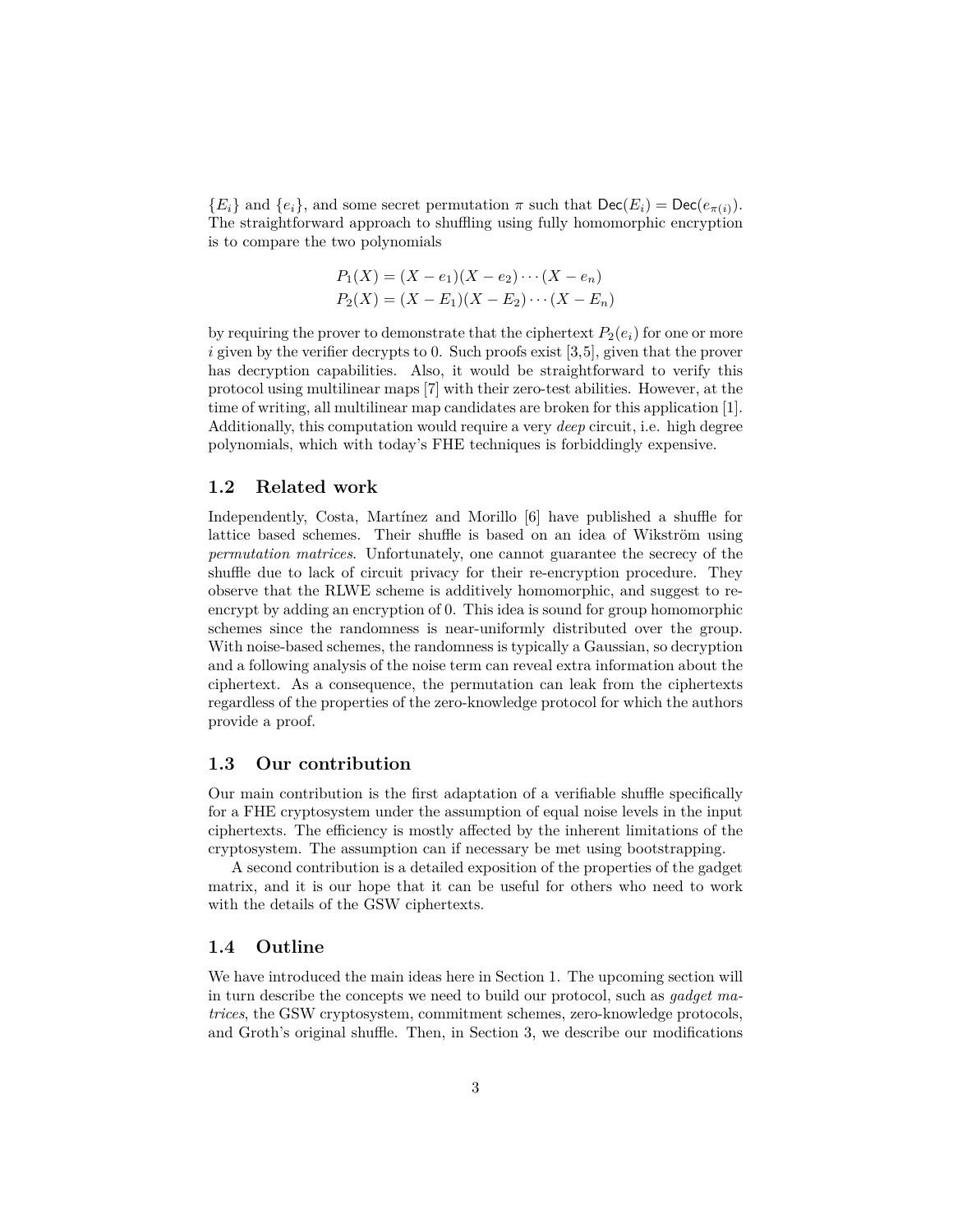and present the shuffle in full, including a proof of it being a zero-knowledge argument.

## **2 Preliminaries**

This section introduces the concepts and technical terms needed in this paper to successfully use the Groth shuffle on GSW ciphertexts. Before we discuss the cryptosystem, we look at gadget matrices in detail.

Following the the description of GSW, we will discuss commitment schemes, zero-knowledge proofs and Groth's verifiable shuffle protocol.

### **2.1 Gadget matrices**

Much of the notation will follow Alperin-Sheriff and Peikert [2]. Assume we work in a field  $\mathbb{Z}_q = \mathbb{Z}/q\mathbb{Z}$ , and let  $\ell = \lceil \log_2 q \rceil$ . One can then define the gadget vector  $\vec{g} \in \mathbb{Z}_q^{\ell}$  as



For any  $a \in \mathbb{Z}_q$ , it is clear that there exist many vectors  $\vec{x} \in \mathbb{Z}_q^{\ell}$  such that  $\langle \vec{g}, \vec{x} \rangle = a$ . In particular, the vector  $\vec{x}$  can be the binary decomposition of *a*, with all entries 0 or 1. The binary decomposition is the output of the function or algorithm denoted  $\vec{g}_{\text{det}}^{-1}$ .

Sometimes, we want a random preimage of  $\vec{g}$  rather than the binary decomposition. Let  $X = \{\vec{x} \mid \langle \vec{x}, \vec{g} \rangle = 0\}$ , the set of all preimages of 0. Let  $\vec{g}^{-1}_{\text{rand}}$ denote an algorithm that computes  $\vec{g}_{det}^{-1}$  and samples a value  $\vec{x}$  from *X*, typically from a Gaussian distribution with a prescribed radius, and outputs the  $\text{sum } \vec{g}^{-1}_{\det} + \vec{x}.$ 

From now on, we will use subscripts when it is necessary to distinguish between the two variants of the algorithm. If no subscript is given, then the discussion applies equally to both.

Next, we can expand the whole process to handle an *n*-dimensional vector  $\vec{a}$ rather than a single value. Define the sparse matrix

$$
G = \begin{pmatrix} 1 & \cdots & 2^{\ell-1} & & & \\ & & 1 & \cdots & 2^{\ell-1} & & \\ & & & \ddots & & \\ & & & & 1 & \cdots & 2^{\ell-1} \end{pmatrix} \in \mathbb{Z}_q^{n \times n\ell}.
$$

The matrix *G* is known as the *gadget matrix*, and the literature often express it in shorthand as  $\vec{g}^T \otimes I_n$ .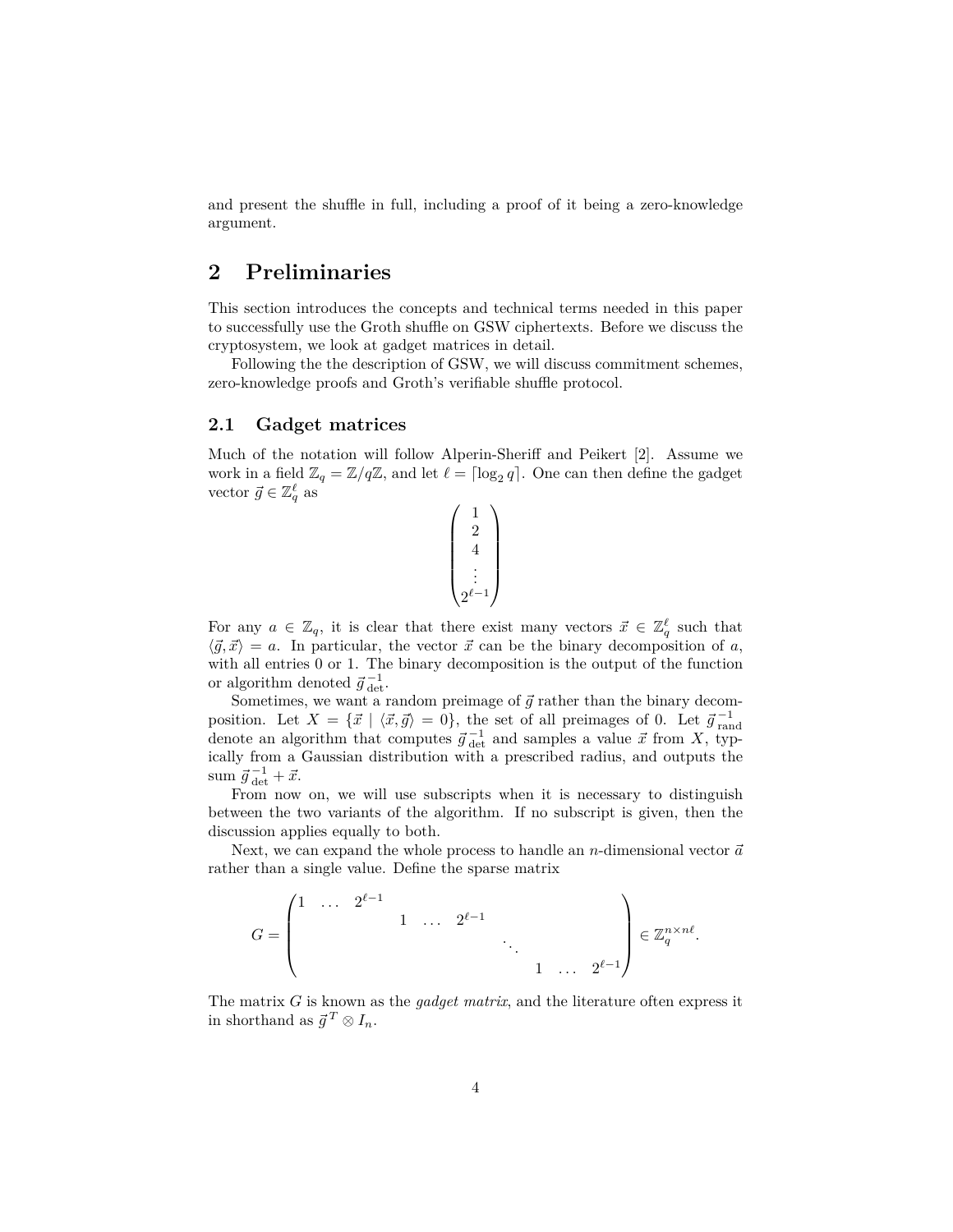The map from  $\mathbb{Z}_q^{n\ell}$  to  $\mathbb{Z}_q^n$  induced by the matrix *G* is not invertible, but it is easy to find preimages. As with *g*, the binary decomposition of each coordinate is a preimage. In line with the literature, let  $G_{\text{det}}^{-1}$  denote this function. It is not linear, since the sum of two binary decompositions need not be all binary again. The output of  $G^{-1}$  is a right-inverse for the map  $G$ , and we can extend it to  $\mathbb{Z}_q^{n \times m}$  by applying  $G^{-1}$  column-wise to some  $n \times m$  matrix *A*. As with  $\vec{g}^{-1}$ , we sometimes want random samples, and denote the resulting sampling algorithm by  $G_{\text{rand}}^{-1}$ . We use the notation  $X \leftarrow G_{\text{rand}}^{-1}(A)$  when we want to indicate that we sample from some distribution imposed on the algorithm.

The following properties are straightforward to derive from the above construction.

**Lemma 1.** *Assume all operations are modulo some q, and let*  $A \in \mathbb{Z}_q^{n \times m}$  *and*  $\lambda \in \mathbb{Z}_q$  *be some scalar. Then,* 

*1.*  $G \cdot G^{-1}(I) = I = I_n \in \mathbb{Z}_q^{n \times n}$ 2.  $G \cdot G^{-1}(A) = A \in \mathbb{Z}_q^{n \times m}$ *3. In particular, G* · *G*<sup>−1</sup>( $λ$ *G*) =  $λ$ *G* 

We get a particularly nice structure when applying the *G*<sup>−</sup><sup>1</sup> algorithm on multiples of *G*.

**Lemma 2.** *Assume all operations are modulo some q, and let*  $\lambda \in \mathbb{Z}_q$  *be some scalar with binary decomposition*  $\sum_{i=0}^{\ell-1} \lambda_i 2^i$ . Then

$$
G_{\det}^{-1}(\lambda G) = \begin{pmatrix} \Lambda & & & \\ & \Lambda & & \\ & & \ddots & \\ & & & \Lambda \end{pmatrix} \in \mathbb{Z}_q^{n\ell \times n\ell}
$$

*where*

$$
\Lambda = \begin{pmatrix} \lambda_0 & \lambda_{\ell-1} & \cdots & \lambda_1 \\ \lambda_1 & \lambda_0 & \cdots & \lambda_2 \\ \vdots & \vdots & \ddots & \vdots \\ \lambda_{\ell-1} & \lambda_{\ell-2} & \cdots & \lambda_0 \end{pmatrix} \in \mathbb{Z}_q^{\ell \times \ell}
$$

*In particular,*  $G_{\det}^{-1}(G)$  *is the*  $n\ell \times n\ell$  *identity matrix.* 

The pattern comes from the fact that multiplying by 2 corresponds with one-step shifts in the binary expression of a number.

One can view  $G_{\det}^{-1}(\lambda G)$  as a representation of  $\lambda$ , and consider all representations as equivalent (modulo the kernel of *G*). Then the  $G^{-1}$  algorithm is homomorphic on equivalence classes, which is crucial for the GSW cryptosystem. Recall that linear mappings can be represented by matrices. Consider the mapping  $G: \mathbb{Z}_q^n \to \mathbb{Z}_q^n$  given by  $\vec{x} \mapsto \vec{G}\vec{x}$ . This mapping have several right-inverses  $H: \mathbb{Z}_q^n \to \mathbb{Z}_q^{n\ell}$  such that

$$
(G \circ H)(\vec{x}) = GH\vec{x} = \vec{x},
$$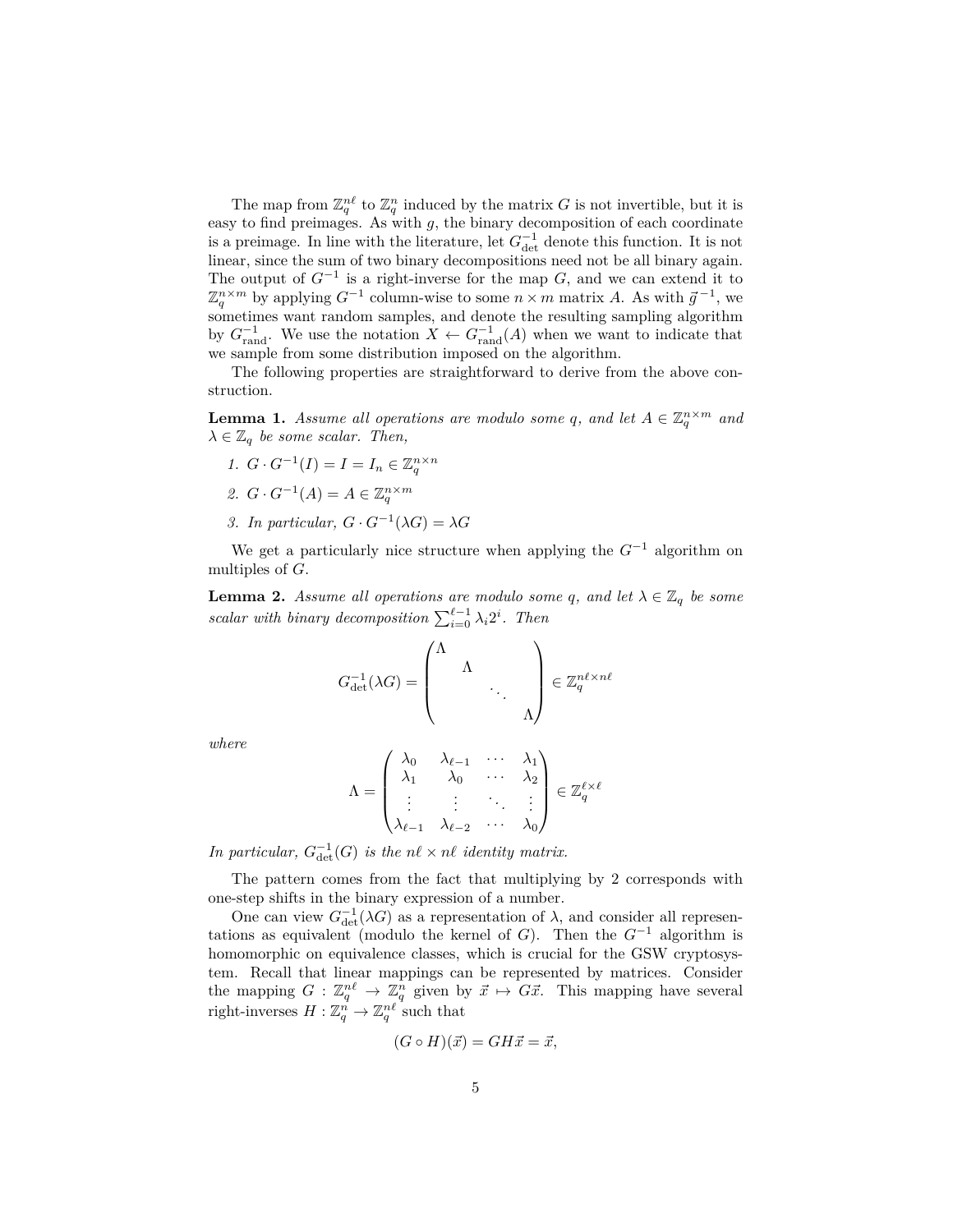so  $G \circ H = \mathrm{id}_{\mathbb{Z}_q^n}$ . Fix  $G^{-1}$  as one specific such right-inverse. Then, for all  $H$ ,

$$
G^{-1}(\vec{x}) - H(\vec{x}) \in \ker G.
$$

As explained above, we can expand the map *G* to  $\mathbb{Z}_q^{n\ell \times m} \to \mathbb{Z}_q^{n \times m}$ , and we can expand the right-inverses as well. By the above relation, for each *H* we then get

$$
G^{-1}(A) = HA + B_A, \qquad G(B_A) = 0,
$$

and so for scalars  $a, b \in \mathbb{Z}_q$ , we have

$$
G^{-1}(aG)G^{-1}(bG) = (aHG + B_a)(bHG + B_b)
$$
  
= ab(HGHG + b<sup>-1</sup>HGB<sub>b</sub> + a<sup>-1</sup>B<sub>a</sub>HG + (ab)<sup>-1</sup>B<sub>a</sub>B<sub>b</sub>)  
= ab(HIG + b<sup>-1</sup>H · 0 + a<sup>-1</sup>B<sub>a</sub>HG + (ab)<sup>-1</sup>B<sub>a</sub>B<sub>b</sub>)  
= abHG + B' (with GB' = 0)  
= G<sup>-1</sup>(abG) + B' - B<sub>ab</sub>.

As a consequence,  $G^{-1}(aG)G^{-1}(bG)$  and  $G^{-1}(abG)$  can be said to encode the same scalar *ab*, but with a difference which lies in the kernel of *G*. A similar computation holds for the sum  $G^{-1}(aG) + G^{-1}(bG)$ .

We can illustrate this with a toy example. Let  $q = 7, \ell = 3$  and  $n = 3$ . Then

$$
G = \begin{pmatrix} 1 & 2 & 4 & 0 & 0 & 0 & 0 & 0 & 0 \\ 0 & 0 & 0 & 1 & 2 & 4 & 0 & 0 & 0 \\ 0 & 0 & 0 & 0 & 0 & 0 & 1 & 2 & 4 \end{pmatrix}.
$$

Consider  $G_{\text{det}}^{-1}(5G)$  and  $G_{\text{det}}^{-1}(3G)$ , which will have blocks  $\begin{bmatrix} 1 & 1 & 0 \\ 0 & 1 & 1 \\ 1 & 0 & 1 \end{bmatrix}$  and  $\begin{bmatrix} 1 & 0 & 1 \\ 0 & 1 & 1 \\ 0 & 1 & 1 \end{bmatrix}$ . Both their sum and product will be  $\begin{bmatrix} 2 & 1 & 1 \\ 1 & 2 & 1 \\ 1 & 1 & 2 \end{bmatrix}$  which contains a 2, something we cannot avoid since we are computing modulo 7. However, a new encoding of  $5 \cdot 3 \equiv 5 + 3 \equiv 1 \pmod{7}$  is just the identity matrix.

This is an effect one has to take into account when computing. Still, it is certainly so that the different matrices represent the same value. In particular,

$$
\begin{pmatrix} 2 & 1 & 1 \ 1 & 2 & 1 \ 1 & 1 & 2 \end{pmatrix} = \begin{pmatrix} 1 & 0 & 0 \ 0 & 1 & 0 \ 0 & 0 & 1 \end{pmatrix} + \begin{pmatrix} 1 & 1 & 1 \ 1 & 1 & 1 \ 1 & 1 & 1 \end{pmatrix},
$$

and note that

$$
\begin{pmatrix} 1 & 2 & 4 \end{pmatrix} \cdot \begin{pmatrix} 1 & 1 & 1 \\ 1 & 1 & 1 \\ 1 & 1 & 1 \end{pmatrix} \equiv \begin{pmatrix} 0 & 0 & 0 \end{pmatrix} \pmod{7}.
$$

In other words,  $(1, 1, 1)$  is in the kernel of  $G$ .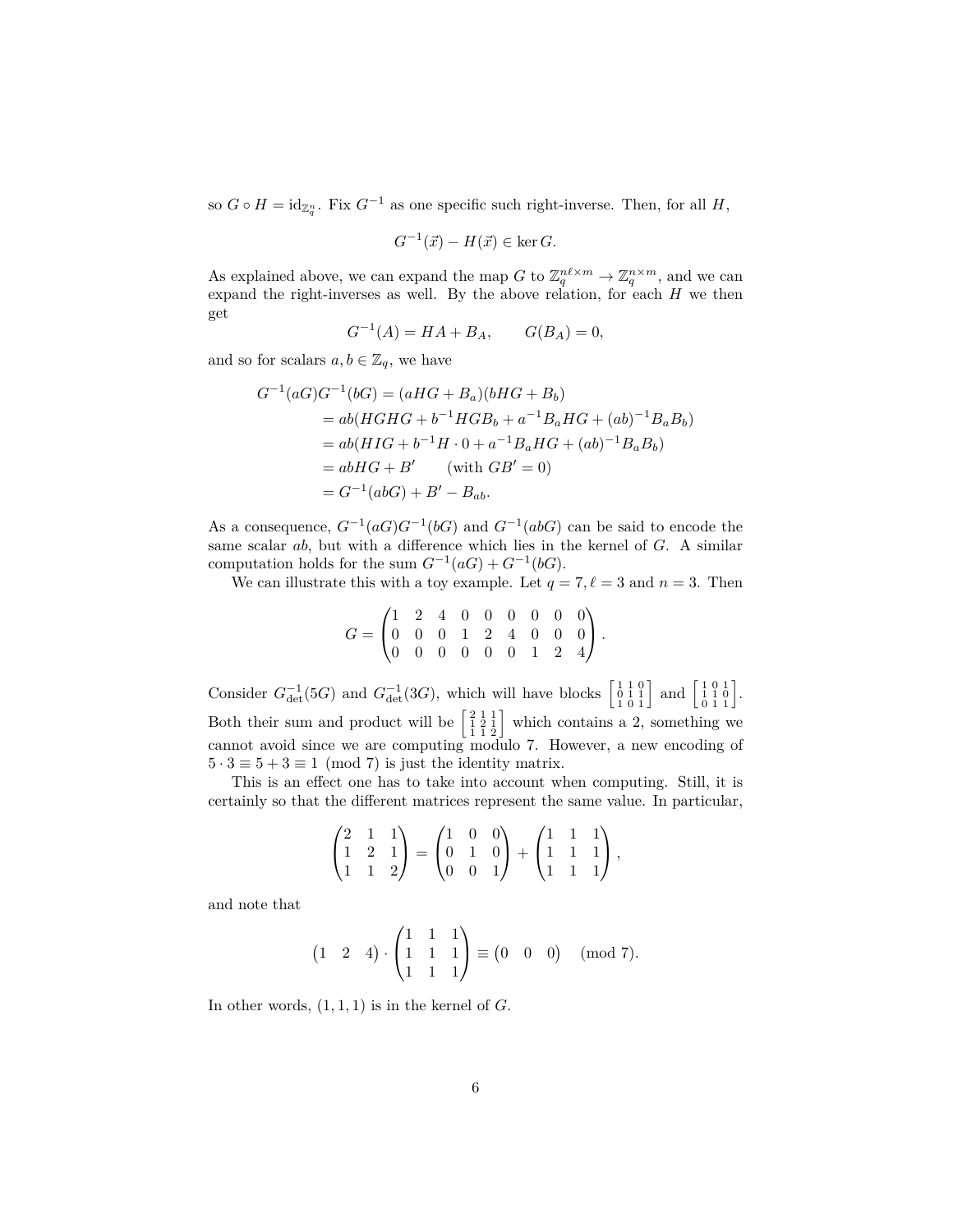### **2.2 The GSW cryptosystem and circuit privacy**

The 2013 cryptosystem by Gentry, Sahai and Waters (GSW) [9] is based on hiding the message as an eigenvalue of the ciphertext. The private key is an *approximate eigenvector*. For simplicity, we will use the symmetric formulation by Alperin-Sheriff and Peikert [2], and at the end explain how to make the scheme public key. Let *n* be an integer, let *q* be a modulus and  $\ell = \lceil \log_2 q \rceil$ . Finally, let  $\chi$  be a subgaussian distribution (Gaussian with very small tails) over Z.

- **Key generation** Let  $\vec{s} \leftarrow \chi^{n-1}$  coordinate-wise, and output  $\vec{s} = (\vec{s}, 1)$  as the private key.
- **Encryption** To encrypt a message  $\mu \in \{0, 1\}$ , choose a random matrix  $\overline{C}$  from  $\mathbb{Z}_q^{(n-1)\times m}$ , where  $m = n\ell$ , an error vector  $\vec{e} \leftarrow \chi^m$  and set  $\vec{b}^T = \vec{e}^T - \vec{s}^T \vec{C}$ (mod *q*). Let

$$
C = \begin{pmatrix} \bar{C} \\ \vec{b}^{\,T} \end{pmatrix} + \mu G.
$$

**Decryption** Given  $\vec{s}$  and  $C$ , let  $\vec{c}$  be the penultimate column of  $C$ , and output 0 if  $\langle \vec{s}, \vec{c} \rangle$  (mod *q*) is closer to 0 than  $2^{l-2}$ . Otherwise, output 1.<sup>1</sup>

**Addition** Add the matrices  $C_1$  and  $C_2$ .

**Multiplication** Define  $C_1 \odot C_2$  as  $C_1 \cdot G^{-1}(C_2)$ .

The cryptosystem is usually only defined for a binary plaintext space, but the definition can be modified even up to the large space  $\mathbb{Z}_q$  by modifying the decryption algorithm to extract bits from more columns than the penultimate, and then building the message from the bits. However, this has a strong negative impact on the noise behaviour. When two ciphertexts encrypting binary messages are multiplied, the noise grows far less than with previous FHE cryptosystems. The growth is a function of the encrypted value of the first ciphertext, so larger plaintext spaces can potentially also give worse noise problems. Nonetheless, we will have to assume a large message space for our application, in the order of 160–180 bits, in order to facilitate the scalar multiplications we will perform. This fact is the main drawback of our work.

The original GSW scheme does not achieve *circuit privacy*. Informally, this property guarantees that nobody are able to deduce which circuit output a given ciphertext. Gentry [8] defined the notion by requiring that an encryption of an evaluation of a circuit should be indistinguishable from an encryption of evaluation of the circuit on encrypted data. In other words, evaluate-thenencrypt should be the same as encrypt-then-evaluate. Bourse et al. [4] provide a simulation based definition – capturing mostly the same intuition – and prove that the GSW cryptosystem is circuit private if the multiplication algorithm is slightly modified and all input ciphertexts have low noise from the same

<sup>&</sup>lt;sup>1</sup>See Alperin-Sheriff and Peikert [2] for a justification of this algorithm.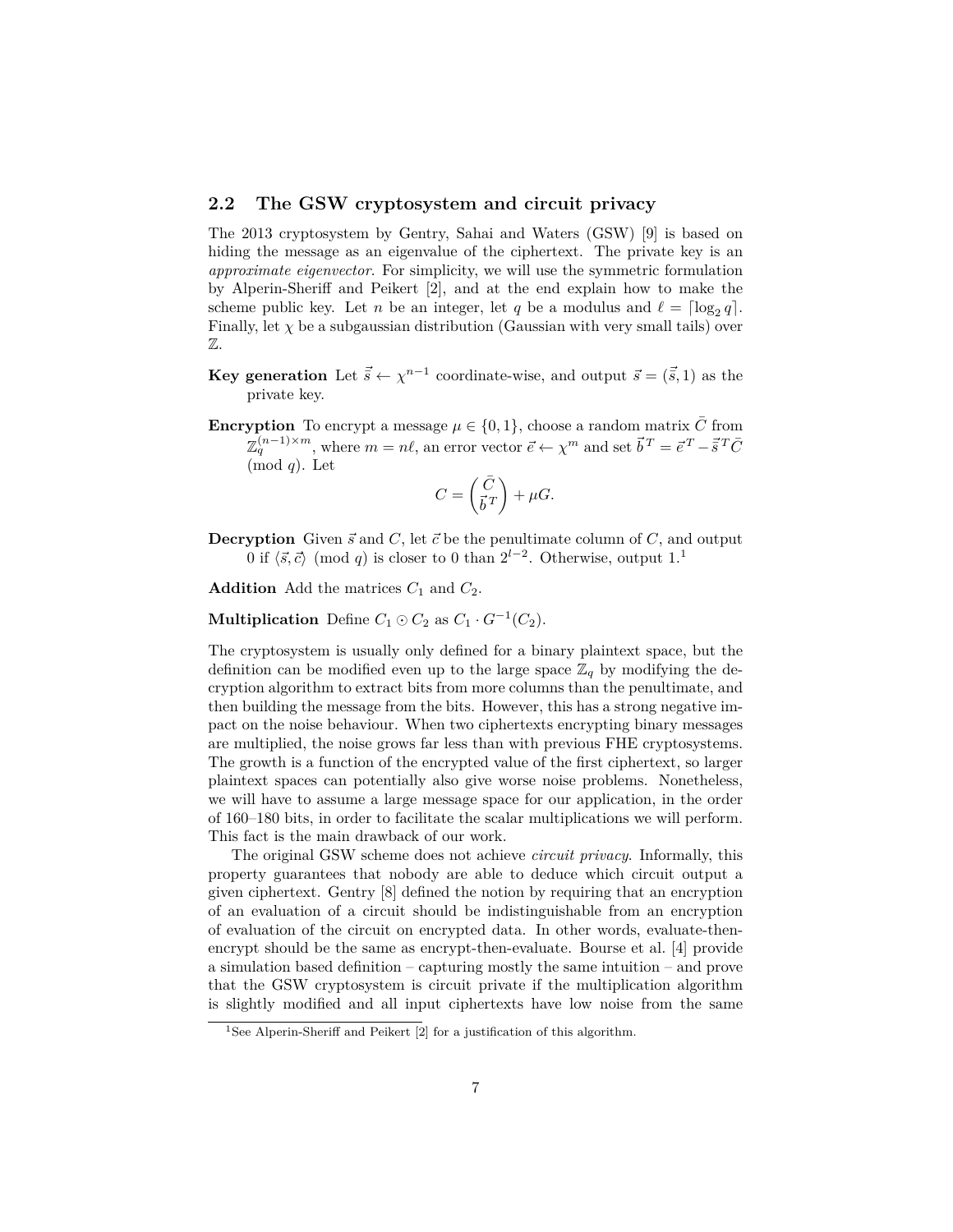distribution. The definitions only differ in that Bourse et al. allow the length of the circuit to leak.

Alperin-Sheriff and Peikert [2] proposed to use the  $G_{\text{rand}}^{-1}$  algorithm instead of  $G_{\text{det}}^{-1}$  for performance reasons. Bourse et al. go one step further, and also add a matrix which is 0 everywhere except for the bottom row, which constitutes *gaussian shift* on the ciphertext,

$$
C_1 \odot C_2 = C_1 G_{\text{rand}}^{-1}(C_2) + \begin{pmatrix} 0 \\ \vec{y}^T \end{pmatrix},
$$

where  $C_1$  and  $C_2$  are ciphertexts and  $\vec{y}$  is a vector drawn from  $\chi^m$ . In particular, one can scale  $C_1$  by  $\alpha$  by letting  $C_2 = \alpha G$ . Also note that  $\begin{pmatrix} 0 \\ \bar{y}^T \end{pmatrix}$  is a valid encryption of 0. We will use this fact in the upcoming protocol.

Finally, we note that the GSW scheme can be made public-key by publishing the above  $\begin{pmatrix} \bar{C} \\ b^T \end{pmatrix}$  as, say,  $\hat{A}$  and define encryption as

$$
C \leftarrow \hat{A}R + \mu G,
$$

where *R* is a random matrix with entries in  $\{-1, 0, 1\}$ .

#### **2.3 Commitment schemes**

A commitment scheme is an important tool in protocols. The concept allows a player to make a binding promise to use certain values, but without revealing them at the time of the promise. The commitment can later be verified when the committer reveals the opening information. Formally, a commitment scheme consists of three algorithms:

KeyGen On input  $1^{\ell}$ , output a public key  $pk$ 

Commit On input (*pk, m, r*), return *c*.

Verify On input  $(pk, m, r, c)$ , return accept if *c* is a valid commitment to *m*, otherwise reject.

We say that  $(m, r)$  is an opening of  $c$ . The key material will normally be omitted to simplify notation.

Any public key cryptosystem can be turned into a commitment scheme which is unconditionally binding. Pedersen commitments [15] is an example of a scheme that is unconditionally hiding and where binding depends on the discrete logarithm problem being hard. A particularly nice property about the Pedersen scheme is that it is homomorphic; we have

Commit $(m_1, r_1)$  · Commit $(m_2, r_2)$  = Commit $(m_1 + m_2, r_1 + r_2)$ .

A commitment scheme must satisfy two security properties. The scheme must be *hiding*, which means that a commitment to some message  $m_1$  is indistinguishable from a commitment to some other message *m*2. Next, it must be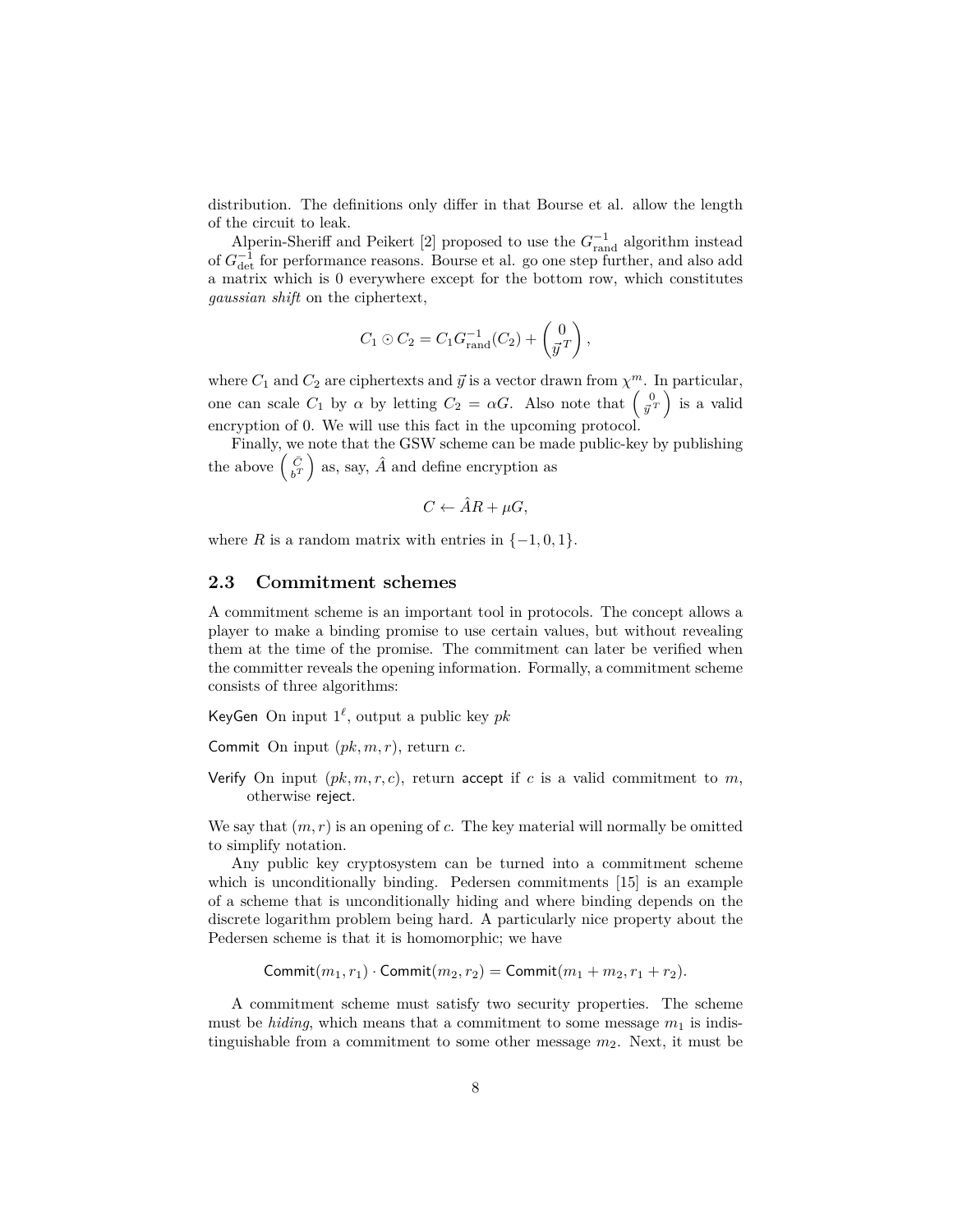*binding*, which means that it is hard to find two openings for distinct messages for a single commitment. At most one of these properties may hold unconditionally, but both may hold only computationally.

Lately, Baum et al. [3] proposed a new additively homomorphic commitment scheme based on the Ring-SIS problem. This is conjectured to be safe also against quantum computers. Recall from the introduction that also classical commitment schemes that are unconditionally hiding and computationally binding will remain secure and usable until the adversary has quantum computers readily available, since the binding property is only needed during the protocol execution to provide soundness.

### **2.4 Zero-knowledge protocols**

Zero-knowledge protocols capture the intuition of being able to convince someone else about the validity of some claim, but without revealing any other information.

**Definition 1.** Let *R* be a relation, and let  $(x, w) \in R$ . An *honest-verifier zero-knowledge protocol*  $(\mathcal{P}, \mathcal{V})$  for *R* is a two-party game between a prover  $\mathcal{P}$ on input  $(x, w)$  and a verifier  $V$  on input x, satisfying

- **Completeness** Whenever  $(x, w) \in R$ ,  $\mathcal{V}$  accepts.
- **Soundness** If  $(x, w) \notin R$ , then for any  $\mathcal{P}^*$ ,  $\mathcal{V}$  will only accept with negligible probability.
- **Honest-verifier zero knowledge (HVZK)** There exists a simulator M running in expected polynomial time on input *x* such that the output is indistinguishable from the transcripts of  $(\mathcal{P}, \mathcal{V})$  run with  $(x, w)$  as input to  $\mathcal{P}$ .

The *w* is called a *witness* for the relation.

If the prover is only given bounded computationally resources, the protocol is usually called an *argument*, otherwise we call it a *proof*. The zero-knowledge property can be varied by requiring the indistinguishability to hold computationally, statistically or unconditionally.

The simulator can choose all messages arbitrarily. A proof or argument is *special* honest-verifier zero knowledge (SHVZK) if the output of the simulator is indistinguishable from a real transcript if it has to use truly random messages as simulated challenges from the verifier (as opposed to being able to choose such challenges arbitrarily).

To guarantee that a zero-knowledge protocol can be used as a subprotocol in a larger context, Lindell [11] introduced the notion of witness-extended emulation, which loosely speaking requires that there exists a machine that on basis of sufficiently many rounds of the protocol (reusing the prover's commitments) is able to both output a valid witness for the relation as well as a valid simulated transcript. Our use of this property is limited to noting that the shuffle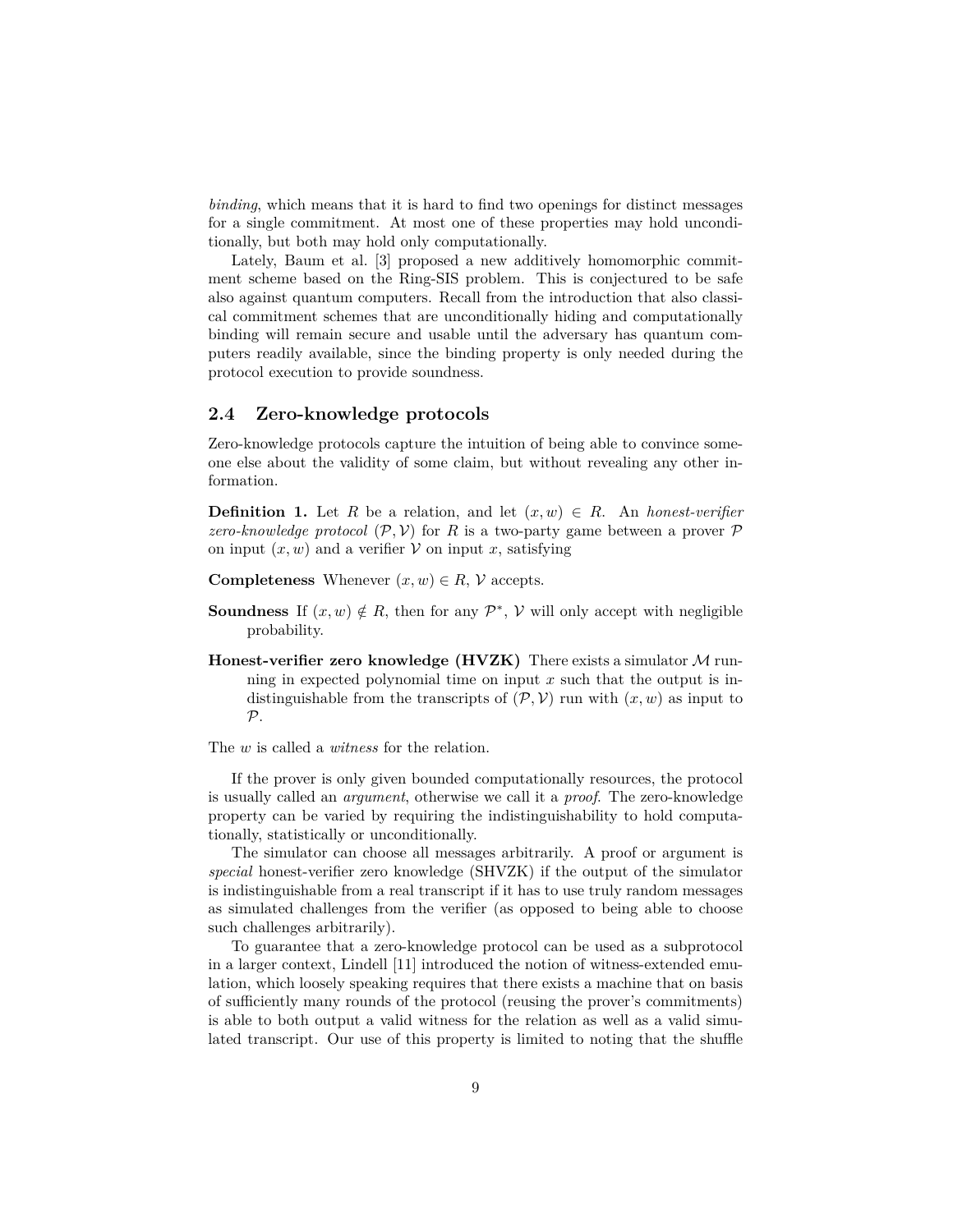of known content satisfies it in order for us to be able to use it for our protocol, so we refer to the original source for details.

## **2.5 Groth's shuffle**

In 2010, following up on Neff's idea [14] of proving the validity of a shuffle by using the fact that a polynomial  $\prod(X - x_i)$  is stable under permutation of the roots  $x_i$ , Groth presented an efficient, yet conceptually simple shuffle [10]. The idea is two-fold. First, one uses the polynomial idea to prove that some *c* is a commitment to a permutation of messages  $m_1, \ldots, m_n$ . The values are known by the verifier, but the permutation remains hidden. Next, one binds the secret data to the known data, and proves that the same permutation is still used.

It is important to note that the shuffle of known content is independent of the encryption scheme employed in the main protocol, and only requires a group homomorphic commitment scheme. Later, we can therefore reuse the shuffle of known content completely, and rely on the following properties [10, Theorem 1].

- The shuffle satisfies special honest-verifier zero knowledge with witnessextended emulation.
- If the commitment scheme is statistically hiding we get statistical HVZK.
- If the commitment scheme is unconditionally binding we get unconditional soundness.

Recall that the property of witness-extended emulation guarantees that we can use the SKC protocol as a building block of the full shuffle.

While the SKC protocol only uses the commitment scheme, the outer protocol depends heavily on the encryption scheme, in particular rerandomisation and cancellation of original randomness. Both of these features are less straightforward in FHE schemes than in classical group homomorphic schemes, and call for some modifications to the original protocol.

*Remark* 1. Groth introduces two security parameters,  $\ell_e$  and  $\ell_s$ , subject to the conditions that

- $\ell_e$  must be sufficiently large to make it hard to break soundness, i.e. it must be hard to predict a challenge of length  $\ell_e$ ,
- For any *a* sampled from the uniform distribution on  $[0, 2^{\ell_e}] \cap \mathbb{Z}$ , *d* and  $a + d$ , must be statistically indistinguishable whenever  $d$  is sampled from the uniform distribution on  $[0, 2^{\ell_e + \bar{\ell}_s}] \cap \mathbb{Z}$ , and
- If the commitment space has message space  $\mathbb{Z}_q^n$ , then  $2^{\ell_e+\ell_s} \leq q$ .

The second bullet point is to avoid leakage of information whenever  $a + d < 2^{\ell_e}$ or  $2^{\ell_e+\ell_s} \leq a+d$ . Notice that we can achieve the same result with smaller parameters if we employ rejection sampling [12, 13]. The probability of  $2^{\ell_e} \leq$  $a + d \leq 2^{\ell_e + \ell_s}$  is approximately  $1 - \frac{1}{2^{\ell_s}} - \frac{1}{2^{\ell_s + \ell_e}}$ .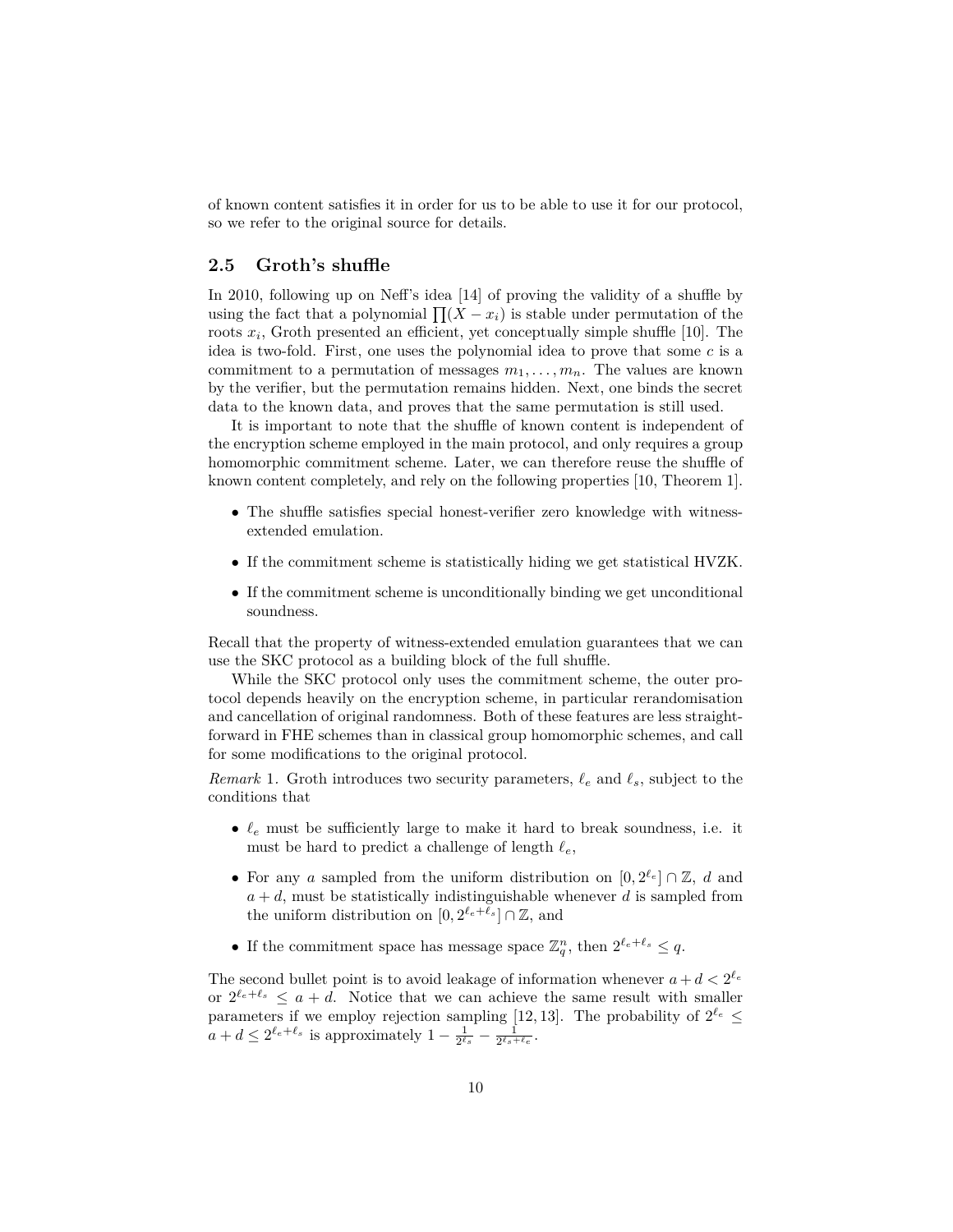The third bullet point is to avoid overflow that would require modular reductions. However, Groth notes that "[w]hen the cryptosystem has a message space where  $m<sup>q</sup> = 1$  for all messages, this requirement can be waived".

Concretely, Groth suggests  $\ell_e = \ell_s = 80$  for the interactive variant, and  $\ell_e = 160$  and  $\ell_s = 20$  if the protocol is made non-interactive using the Fiat-Shamir heuristic and rejection sampling. We will keep the same parameters for our protocol.

We reached the above probability by considering the uniform distributions on  $X = [0, 2^{\ell_e}] \cap \mathbb{Z}$  and  $Y = [0, 2^{\ell_e + \ell_s}] \cap \mathbb{Z}$ , with probability density functions (PDF)  $m_1(X = k) = \frac{1}{2^{\ell_e}}$  and  $m_2(Y = k) = \frac{1}{2^{\ell_e + \ell_s}}$ . The PDF of  $Z = X + Y$ is then the convolution  $m_3(Z = j) = \sum_{k=-\infty}^{\infty} \sum_{n=1}^{\infty} (k) m_2(j - k)$ . For each *j* up to  $2^{\ell_e} - 1$ , there are  $j + 1$  combinations, so we get  $m_3(j) = \frac{j+1}{2^{2\ell_e + \ell_s}}$  for the first part. For *j* between  $2^{\ell}$  and  $2^{\ell_e+\ell_s}$ , there are constantly  $2^{\ell_e} + 1$  combinations, and it decreases by 1 for each *j* in the tail that follows, down to  $j = 2^{2\ell_e + \ell_s}$ , which is the greatest value we can sample. From this, we can compute the cumulative density function  $F_3$  at the two points  $j = 2^{\ell_e}$  and  $j = 2^{\ell_e + \ell_s}$ , which is approximately  $\frac{1}{2^{\ell_s}}$  and  $1 - \frac{1}{2^{\ell_e + \ell_s}}$ , respectively.

## **3 Verifiable shuffle for GSW**

Now we can combine the tools and ideas above to get a verifiable shuffle for GSW ciphertexts. Let *n* denote the number of ciphertexts, and recall that  $\ell_e$ and  $\ell_s$  denote security parameters for the zero-knowledge protocol. We now briefly describe the changes that must be made to Groth's shuffle.

The first part of a shuffle is to permute and rerandomise the ciphertexts. Given an ElGamal ciphertext  $(a = g^r, b = \mu h^r)$ , a new ciphertext will typically look like  $(ag^{r'}, bh^{r'})$ , and one can easily prove that it is hard to find the correct correspondence between the old and new set as long as  $r'$  is random. The fundamental reason is that the randomness of ElGamal forms a group, and that any rerandomisation is indistinguishable from a fresh encryption.

This is not the case for FHE in general and GSW in particular. The randomness is not bounded, and the Eval algorithm will result in a new ciphertext with randomness being a function of both the messages and the randomness of the inputs. We need to employ Bourse et al.'s technique for circuit privacy. Let the old and new ciphertexts be denoted by  ${e_i}$  and  ${E_i}$ , and the permutation by *π*.

Ideally, the shuffling circuit should have all old ciphertexts and the permutation as input, such that all old ciphertexts contribute to each new ciphertext,

$$
E_i = \sum_{j=1}^{n} e_{\pi(i)} G_{\text{rand}}^{-1}(\delta_{\pi(i),j} G) + \begin{pmatrix} 0 \\ \bar{y}_i^T \end{pmatrix}
$$

where  $\delta_{a,b}$  is 1 if  $a = b$  and 0 otherwise, and  $\vec{y}$  is some vector chosen by the circuit privacy algorithm [4].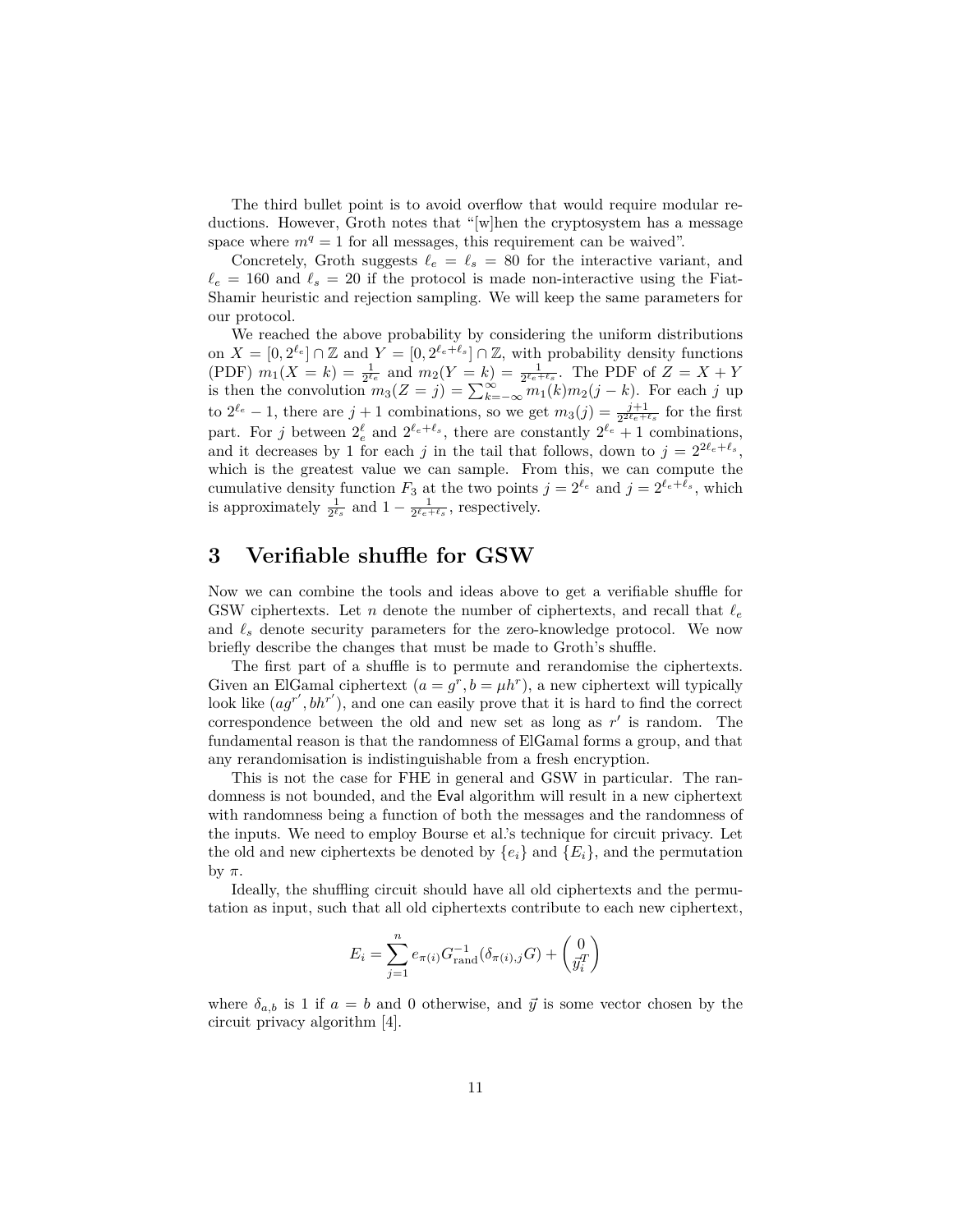However, this is causing problems for achieving the completeness property of the protocol, so we have opted for a simpler version. For each *i*, sample  $X_i \leftarrow G_{\text{rand}}^{-1}(G)$ , and let

$$
E_i = e_{\pi(i)} X_i + \begin{pmatrix} 0 \\ \vec{y}_i^T \end{pmatrix}
$$

which is sufficient under the condition that all  $\{e_i\}$  have the same noise level and equal-length decryptions. The order is not coincidental. The shuffling circuit is essentially included in  $X_i$ , and this order of multiplication hides it [4]. If necessary, enforce the noise-level condition by bootstrapping the ciphertexts before shuffling them. Bootstrapping is an deterministic operation which only requires the public key. Note that one can only measure the noise by using the decryption key.<sup>2</sup>

The original protocol was expressed using multiplications. Since we are using the additive structure of the GSW scheme, we switch from multiplications and exponentiations to additions and scalar multiplications. This is in itself a favourable move, as the efficiency of the original protocol was measured in exponentiations, while additions and scalar multiplications are almost for free in FHE schemes.

Finally, one of the verifications step in the original protocol involved creating a ciphertext using randomness provided by the prover. Since we lack the nice structure on the randomness in the GSW cryptosystem, we need to provide complete ciphertexts instead of just randomness. This requires us to convince the verifier that the ciphertext is "innocent", in the sense that it doesn't encrypt a value that allows the prover to cheat. Fortunately, we can observe that the ciphertext in question will be all zeros except for the bottom row, which guarantees that it can only encrypt 0.

The complete protocol follows.

**Precomputation** Start with fresh ciphertexts  ${e_i}$  with equal noise levels. Bootstrap each ciphertext to achieve near-freshness if necessary. Shuffle using a random permutation  $\pi$  and re-encrypt to get new ciphertexts  $\{E_i\}$ .

**Common input** Fresh ciphertexts  $\{e_i\}$  and shuffled ciphertexts  $\{E_i\}$ .

**Private input to**  $P$  Permutation  $\pi$ , matrices  $X_i \leftarrow G_{\text{rand}}^{-1}(G)$  and vectors  $\bar{y}$ such that for each *i*,

$$
E_i = e_{\pi(i)} X_i + \begin{pmatrix} 0 \\ \vec{y}_i^T \end{pmatrix}
$$

<sup>2</sup>An anonymous reviewer pointed out that it is important to ensure that a malicious mix server cannot mark the ciphertexts, typically by using randomness of different size, resulting in more noise. This may lead to a DoS attack unless one employ bootstrapping, but should not compromise secrecy since only the decryption service can measure noise.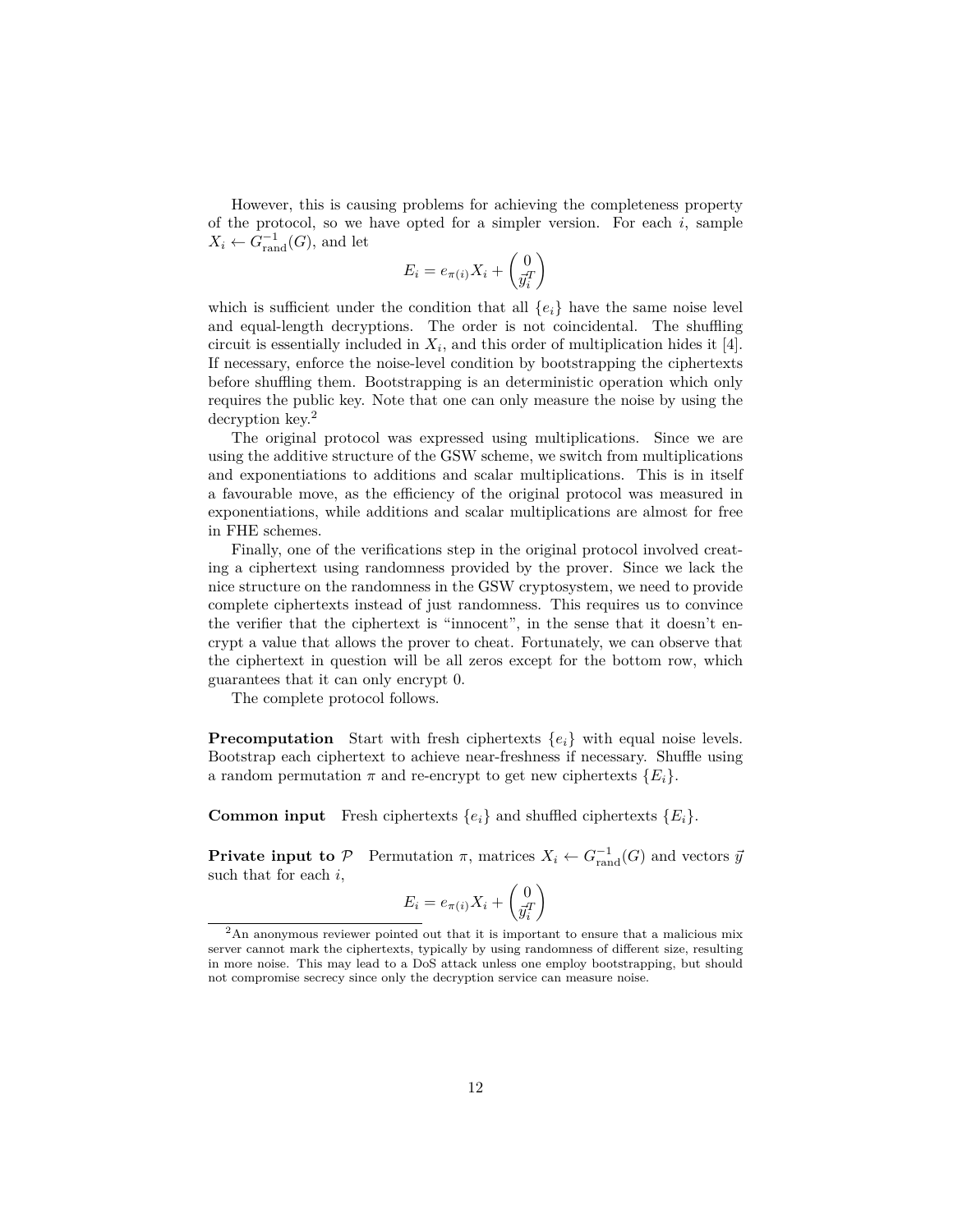#### **Protocol**

 $P1$  Select randomness  $r$  and  $r_d$  for the commitment scheme, and select  $n$ random values  $d_i$  of length  $\ell_e + \ell_s$ .

Let

$$
c \leftarrow \text{Commit}(\pi(1), \dots, \pi(n); r)
$$

$$
c_d \leftarrow \text{Commit}(-d_1, \dots, -d_n; r_d).
$$

Set  $D_i \leftarrow G_{\text{rand}}^{-1}(d_i G), \ \vec{y}_d \leftarrow \chi_{\mathbb{Z}^m}$  and  $E_d \leftarrow \sum_{i=1}^n E_i D_i + \begin{pmatrix} 0 \\ \vec{y}_d^T \end{pmatrix}$ Send *c*,  $c_d$  and  $E_d$  to the verifier.

- V1 Return a set of random numbers  $\{t_i\}$  of length  $\ell_e$ .
- $P2 \text{ Set } f_i \leftarrow t_{\pi(i)} + d_i, \text{ compute } X'_i \text{ such that}$

$$
X'_{\pi(i)} = G_{\det}^{-1}(t_{\pi(i)}G) - X_i G_{\det}^{-1}(f_i G) + X_i D_i,
$$

and set  $Z = \sum_{i=1}^{n} \left( \begin{pmatrix} 0 \\ \vec{y}_i^T \end{pmatrix} G_{\text{det}}^{-1}(f_i G) - \begin{pmatrix} 0 \\ \vec{y}_i^T \end{pmatrix} D_i \right) + \begin{pmatrix} 0 \\ \vec{y}_i^T \end{pmatrix}$ . Cancel if not  $2^{\ell_e} \le f_i \le 2^{\ell_e+\ell_s}$  for all *i*.

Send  $\{f_i\}$ ,  $\{X'_i\}$ , Z to the verifier.

 $P-V$  Run the shuffle of known content to prove that

 $c^{\lambda}c_d$ Commit $(f_1,\ldots,f_n)$  =

$$
\text{Commit}(\lambda \pi(1) + t_{\pi(1)}, \ldots, \lambda \pi(n) + t_{\pi(n)}),
$$

where  $\lambda$  is a challenge from the verifier.

#### $V2$  Verify the following

- The elements *c* and *c<sup>d</sup>* are in the commitment space
- For all  $i, 2^{\ell_e} \le f_i \le 2^{\ell_e + \ell_s}$
- $GX'_{i} = 0$  for all *i*
- $\bullet~$  The shuffle of known content
- The matrix *Z* is of the form  $\begin{pmatrix} 0 \\ \vec{y}^T \end{pmatrix}$

• 
$$
\sum_{i=1}^{n} E_i G_{\text{det}}^{-1}(f_i G) - \sum_{i=1}^{n} e_i (G_{\text{det}}^{-1}(t_i) + X_i') - E_d = Z
$$

**Theorem 1.** *Assume that*  ${e_i}$  *is a set of fresh ciphertexts. Then the above protocol is a special honest-verifier zero-knowledge argument for correctness of a shuffle of fully homomorphic ciphertexts. If the commitment scheme is statistically binding, then the scheme is an SHVZK proof of a shuffle.*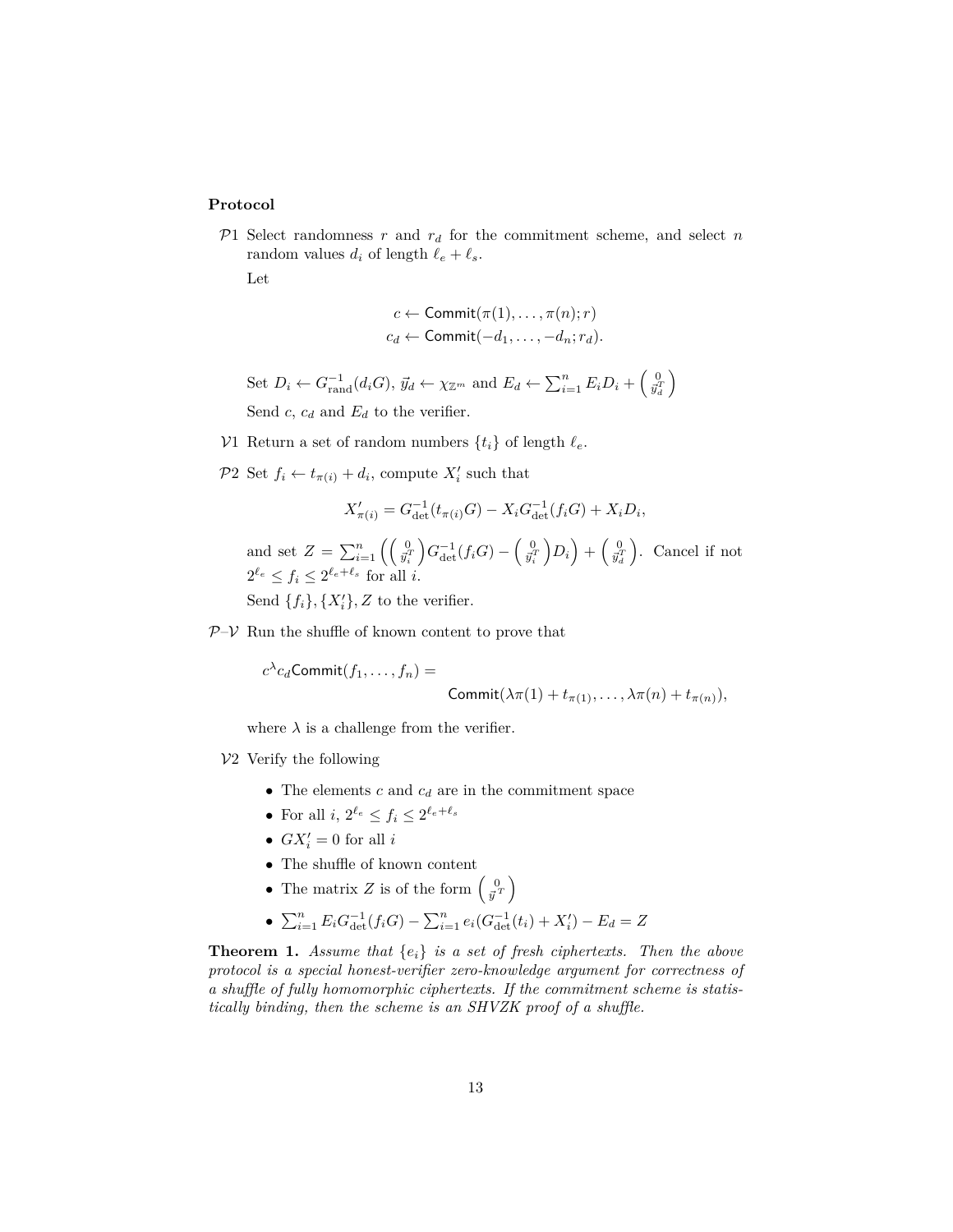#### *Proof. Completeness*

As shown in Remark 1, the probability of  $P$  aborting is  $\frac{1}{2^{\ell_s}} + \frac{1}{2^{\ell_e + \ell_s}}$ , which can be made arbitrarily small with a suitable choice of  $\ell_s.$ 

We need to check two of the verification equations, the rest is straightforward. Note that  $X_i$  comes from the  $G^{-1}$  algorithm and encodes a 1. By the discussion in Section 2.1, one can see that  $X'_{\pi(i)}$  must encode  $-f_i + t_{\pi(i)} + d_i = 0$ for all *i*, hence  $GX'_{i} = 0$ , all *i*.

Next, we verify that  $\sum_{i=1}^{n} E_i G_{\text{det}}^{-1}(f_i G) - \sum_{i=1}^{n} e_i (G_{\text{det}}^{-1}(t_i) + X'_i) - E_d = Z$ . This is a tedious, but uncomplicated computation:

$$
\sum_{i=1}^{n} E_i G_{\text{det}}^{-1}(f_i G) - \sum_{i=1}^{n} e_i (G_{\text{det}}^{-1}(t_i) + X_i') - E_d
$$
\n
$$
= \sum_{i=1}^{n} E_i G_{\text{det}}^{-1}(f_i G) - \sum_{i=1}^{n} e_{\pi(i)} (G_{\text{det}}^{-1}(t_{\pi(i)}) + X_{\pi(i)}') - \sum_{i=1}^{n} E_i D_i + \begin{pmatrix} 0 \\ y_i^T \end{pmatrix}
$$
\n
$$
= \sum_{i=1}^{n} \left( e_{\pi(i)} X_i + \begin{pmatrix} 0 \\ y_i^T \end{pmatrix} \right) G_{\text{det}}^{-1}(f_i G) - \sum_{i=1}^{n} e_{\pi(i)} (G_{\text{det}}^{-1}(t_{\pi(i)})
$$
\n
$$
- X_i G_{\text{det}}^{-1}(f_i G) + G_{\text{det}}^{-1}(t_{\pi}(i)) + X_i D_i)
$$
\n
$$
- \sum_{i=1}^{n} \left( e_{\pi(i)} X_i + \begin{pmatrix} 0 \\ y_i^T \end{pmatrix} \right) D_i + \begin{pmatrix} 0 \\ y_d^T \end{pmatrix}
$$
\n
$$
= \sum_{i=1}^{n} e_{\pi(i)} (X_i (G_{\text{det}}^{-1}(f_i G) - G_{\text{det}}^{-1}(f_i G) + D_i - D_i) - G_{\text{det}}^{-1}(t_{\pi(i)})
$$
\n
$$
+ G_{\text{det}}^{-1}(t_{\pi(i)}) + \sum_{i=1}^{n} \left( \begin{pmatrix} 0 \\ y_i^T \end{pmatrix} G_{\text{det}}^{-1}(f_i G) - \begin{pmatrix} 0 \\ y_i^T \end{pmatrix} D_i \right) + \begin{pmatrix} 0 \\ y_d^T \end{pmatrix}
$$
\n
$$
= Z
$$

#### *Soundness*

We need to prove that there exists a permutation  $\pi$ , such that  $\text{Dec}(e_{\pi(i)}) =$  $Dec(E_i)$  for all  $1 \leq i \leq n$ . We can extract the permutation using rewinding, but we will not extract the matrices  $X_i$  used to rerandomise the ciphertexts (although we can prove that they must exist, and have been generated in an honest way).

Run the protocol  $(\mathcal{P}^*, \mathcal{V})$  until the prover outputs a transcript. Due to the rejection sampling, the prover may try several times. If the verifier would reject the transcript, we output  $\bot$ . Following the exact same argument as in Groth's original proof, we can extract  $\pi$  and  $\{-d_i\}$  using two valid transcripts [10, p. 562].

Because of the commitment we now know that  $f_i = t_{\pi(i)} + d_i$ , and since  $GX'_{i} = 0$ , we know that  $Dec(X'_{i}) = 0$ . Also, we know that  $Dec(Z) = 0$ . Recall that we scale a ciphertext *C* by computing  $CG^{-1}(\lambda G)$ , hence if we apply the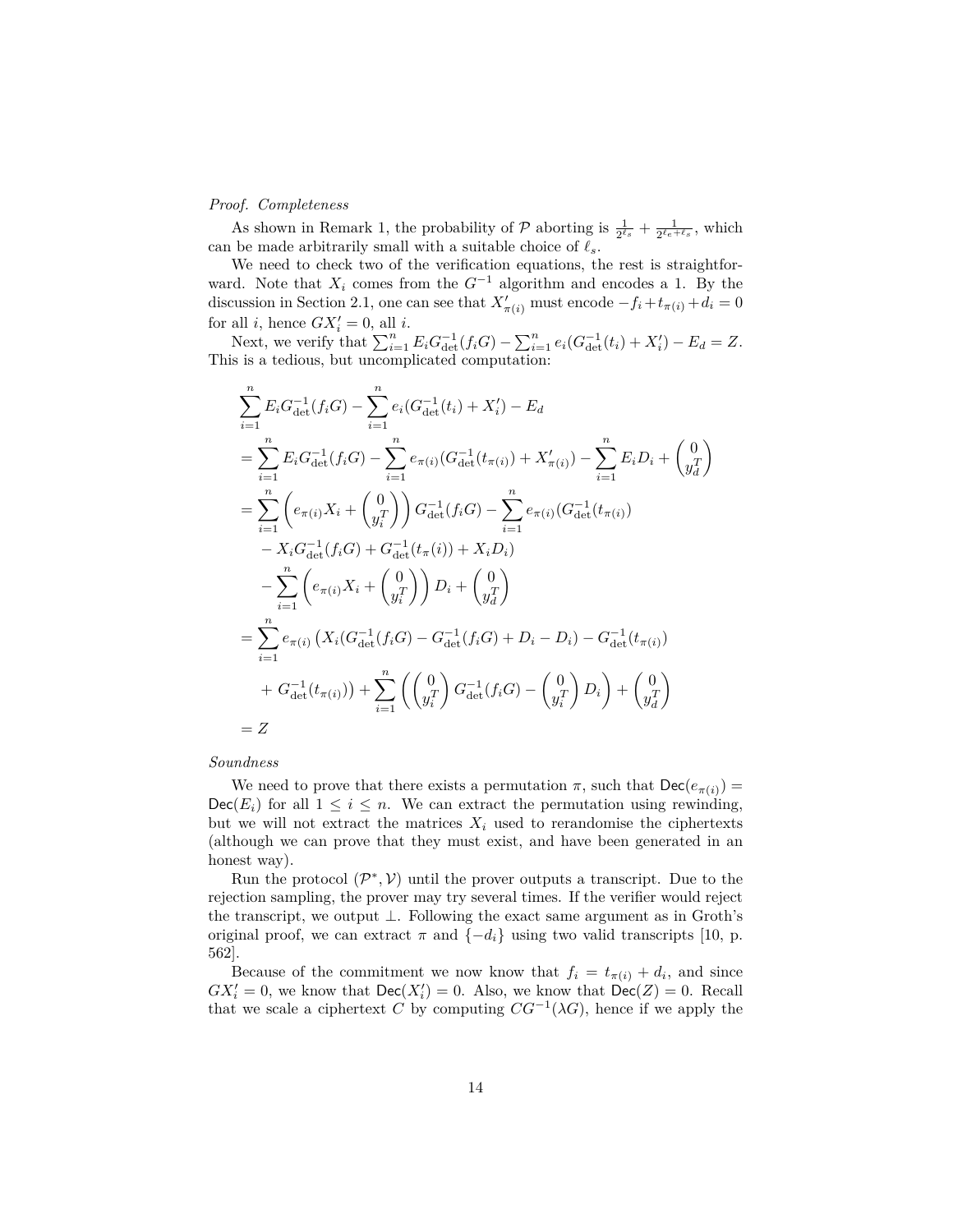decryption function to

$$
\sum_{i=1}^{n} E_i G_{\det}^{-1}(f_i G) - \sum_{i=1}^{n} e_i (G_{\det}^{-1}(t_i) + X'_i) - E_d = Z,
$$

we get

$$
\sum_{i=1}^{n} f_i \text{Dec}(E_i) - \sum_{i=1}^{n} (t_i + 0) \text{Dec}(e_i) - \text{Dec}(E_d)
$$
\n
$$
= \sum_{i=1}^{n} t_i \text{Dec}(E_{\pi^{-1}(i)}) + \sum_{i=1}^{n} d_i \text{Dec}(E_i) - \sum_{i=1}^{n} t_i \text{Dec}(e_i) - \text{Dec}(E_d)
$$
\n
$$
= \sum_{i=1}^{n} t_i (\text{Dec}(E_{\pi^{-1}(i)}) - \text{Dec}(e_i)) + \sum_{i=1}^{n} d_i \text{Dec}(E_i) - \text{Dec}(E_d)
$$
\n
$$
= \text{Dec}(Z) = 0.
$$

Since only one sum depends on  $\{t_i\}$ , both sums must be 0 individually. Furthermore, since each  $t_i$  is unpredictable, each summand must be 0. Hence,  $Dec(E_{\pi^{-1}(i)}) = Dec(e_i)$ , which we wanted to prove.

Note that we can apply the decryption function without actually being able to compute it for unknown ciphertexts.

#### *Special honest-verifier zero knowledge*

Let  $\pi_0$  and  $\pi_1$  be two permutations, and let  $\mathcal{C}_0$  and  $\mathcal{C}_1$  be the corresponding shuffle circuits. By circuit privacy, the adversary cannot decide whether  $\mathcal{C}_0$  or  $C_1$  was used to generate  $\{E_i\}$  from  $\{e_i\}$ . Hence, the precomputation step does not leak any information.

To prove that the shuffle itself is HVZK given the challenges, we construct a simulator whose output will be indistinguishable from a real protocol transcript. We provide the simulator through a hybrid argument.

**Sim I** Simulate the shuffle of known content, and select *c* and *c<sup>d</sup>* as random commitments.

It follows from the properties of the shuffle of known content that Sim I is indistinguishable from a real transcript.

**Sim II** Construct a random *Z* from the same distribution as the original. The distribution is hard to give explicitly, but does not depend on secret data, so it can be simulated by choosing the fundamental terms of the sum independently, and adding. Likewise, choose  $\{X_i'\}$  by choosing  $\{(\bar{X}_i, \bar{d}_i)\}$ under the same distributions as the prover would, and some permutation *π*. Compute  $\{X_i'\}$  by the equation in  $\mathcal{P}2$ , such that  $GX_i' = 0$  for all *i*. Choose  $\{f_i\}$  from the sum of the uniform distributions over  $[0, 2^{\ell_e}] \cap \mathbb{Z}$  and  $[0, 2^{\ell_e + \ell_s}] \cap \mathbb{Z}$  under the constraint that  $2^{\ell_e} \le f_i \le 2^{\ell_e + \ell_s}$ . Then choose  $E_d$  to fit.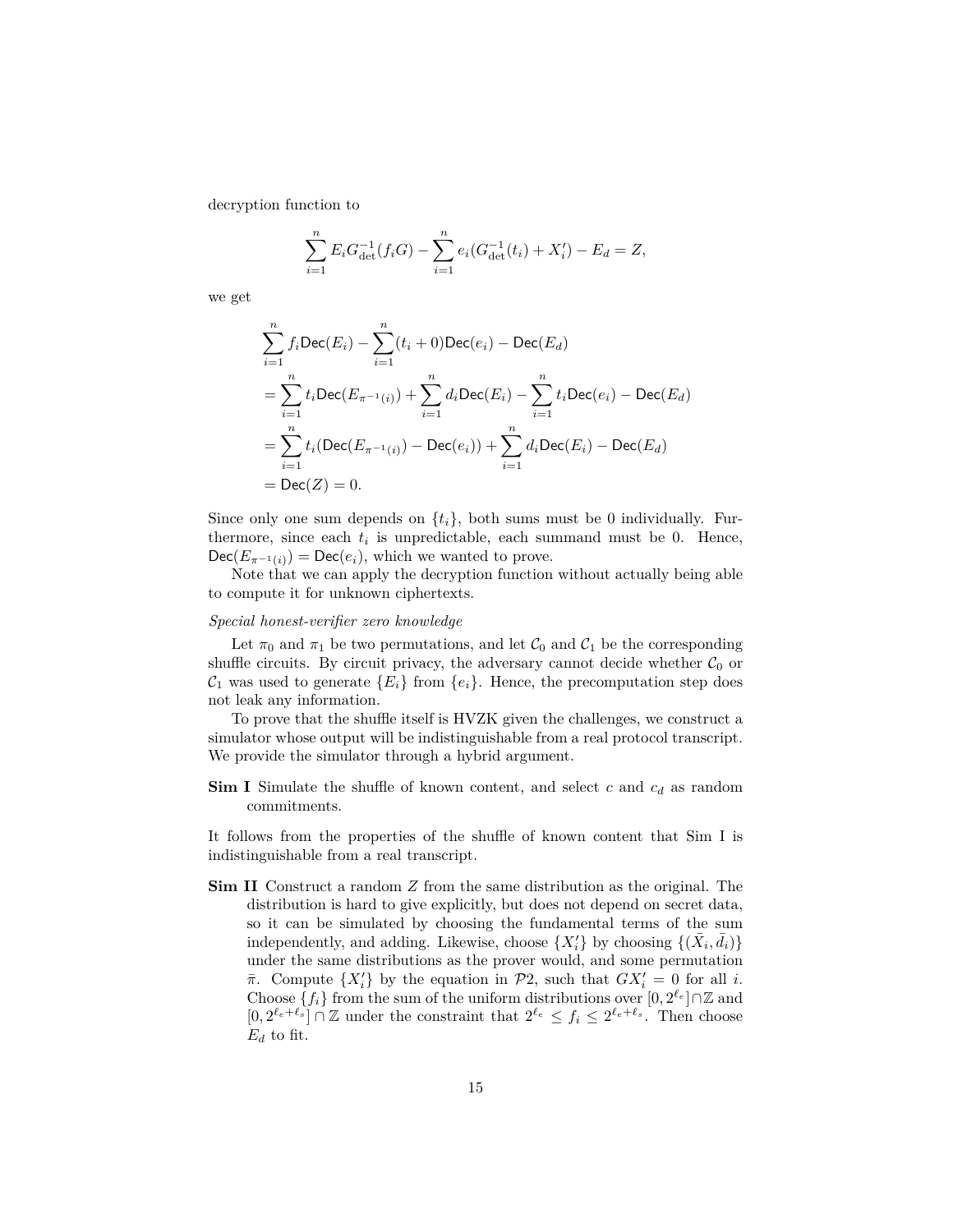The simulated values for  $Z$ ,  $\{X_i'\}$  and  $\{f_i\}$  have the same distribution since they are computed from the same formulas as the original, but using new (but identically distributed) random values instead of  $X_i$  and  $\pi$ . Then  $E_d$  becomes a valid ciphertext by the homomorphic property of GSW. Circuit privacy makes a simulated *E<sup>d</sup>* indistinguishable from a real *Ed*, and the IND-CPA property of the cryptosystem will finally provide computational SHVZK.  $\Box$ 

## **4 Further work**

We have presented a verifiable shuffle for fully homomorphic schemes. Shuffling techniques have evolved further since the protocol we have chosen to forge from, and we believe it would be interesting to see adaptions of newer shuffles.

Furthermore, Groth's original shuffle can be used with a large family of group homomorphic encryption schemes. The result in this paper can only use the GSW scheme, due to the existence of the efficient and computationally simple circuit privacy technique. However, one should pick one's scheme based on what the application needs, so the shuffling primitive should be available for more schemes. This requires more research on techniques for circuit privacy.

Finally, it would be interesting to see an implementation of verifiable shuffling for FHE schemes, coupled with a real-life application. Only then will one be able to see if the parameters and the runtime of the proof will be acceptable. For instance, we predict that the scheme will be unsuitable for applications with many shuffles, such as onion routing. However, for elections, where one can spend minutes or even hours on the process, this protocol may already be mature.

**Acknowledgements** The author wishes to thank Jens Groth for his useful comments to an early version of this manuscript, as well as to the anonymous reviewers of Voting'18.

## **References**

- [1] Martin Albrecht and Alex Davidson. Are graded encoding scheme broken yet? http://malb.io/are-graded-encoding-schemes-brokenyet.html, 2017. Accessed 2017-08-30.
- [2] Jacob Alperin-Sheriff and Chris Peikert. Faster bootstrapping with polynomial error. In Juan A. Garay and Rosario Gennaro, editors, *Advances in Cryptology - CRYPTO 2014*, volume 8616 of *Lecture Notes in Computer Science*, pages 297–314. Springer, 2014.
- [3] Carsten Baum, Ivan Damgård, Sabine Oechsner, and Chris Peikert. Efficient commitments and zero-knowledge protocols from ring-sis with applications to lattice-based threshold cryptosystems. Cryptology ePrint Archive, Report 2016/997, 2016. http://eprint.iacr.org/2016/997.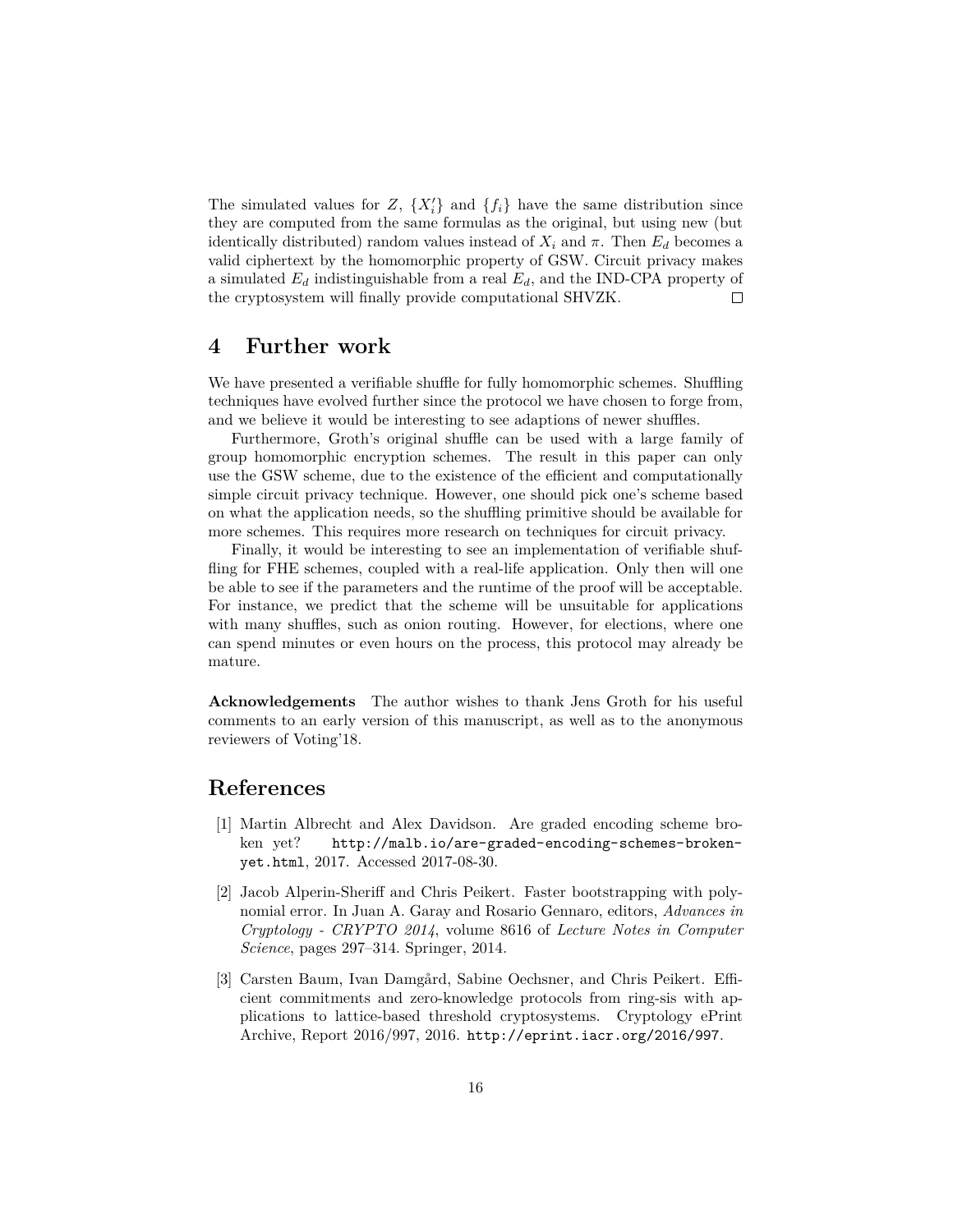- [4] Florian Bourse, Rafaël Del Pino, Michele Minelli, and Hoeteck Wee. FHE circuit privacy almost for free. In Matthew Robshaw and Jonathan Katz, editors, *Advances in Cryptology - CRYPTO 2016*, volume 9815 of *Lecture Notes in Computer Science*, pages 62–89. Springer, 2016.
- [5] Christopher Carr, Anamaria Costache, Gareth T. Davies, Kristian Gjøsteen, and Martin Strand. Zero-knowledge proof of decryption for FHE ciphertexts. Cryptology ePrint Archive, Report 2018/026, 2018. https: //eprint.iacr.org/2018/026.
- [6] Núria Costa, Ramiro Martínez, and Paz Morillo. Proof of a shuffle for lattice-based cryptography (full version). Cryptology ePrint Archive, Report 2017/900, 2017. http://eprint.iacr.org/2017/900.
- [7] Sanjam Garg, Craig Gentry, and Shai Halevi. Candidate multilinear maps from ideal lattices. In Thomas Johansson and Phong Q. Nguyen, editors, *Advances in Cryptology - EUROCRYPT 2013*, volume 7881 of *Lecture Notes in Computer Science*, pages 1–17. Springer, 2013.
- [8] Craig Gentry. *A fully homomorphic encryption scheme*. PhD thesis, Stanford University, 2009. crypto.stanford.edu/craig.
- [9] Craig Gentry, Amit Sahai, and Brent Waters. Homomorphic encryption from learning with errors: Conceptually-simpler, asymptotically-faster, attribute-based. In Ran Canetti and Juan A. Garay, editors, *Advances in Cryptology - CRYPTO 2013. Proceedings, Part I*, volume 8042 of *Lecture Notes in Computer Science*, pages 75–92. Springer, 2013.
- [10] Jens Groth. A verifiable secret shuffle of homomorphic encryptions. *J. Cryptology*, 23(4):546–579, 2010.
- [11] Yehuda Lindell. Parallel coin-tossing and constant-round secure two-party computation. *J. Cryptology*, 16(3):143–184, 2003.
- [12] Vadim Lyubashevsky. Lattice-based identification schemes secure under active attacks. In Ronald Cramer, editor, *Public Key Cryptography - PKC 2008*, volume 4939 of *Lecture Notes in Computer Science*, pages 162–179. Springer, 2008.
- [13] Vadim Lyubashevsky. Fiat-Shamir with aborts: Applications to lattice and factoring-based signatures. In Mitsuru Matsui, editor, *Advances in Cryptology - ASIACRYPT 2009*, volume 5912 of *Lecture Notes in Computer Science*, pages 598–616. Springer, 2009.
- [14] C. Andrew Neff. A verifiable secret shuffle and its application to e-voting. In Michael K. Reiter and Pierangela Samarati, editors, *CCS 2001, Proceedings of the 8th ACM Conference on Computer and Communications Security*, pages 116–125. ACM, 2001.